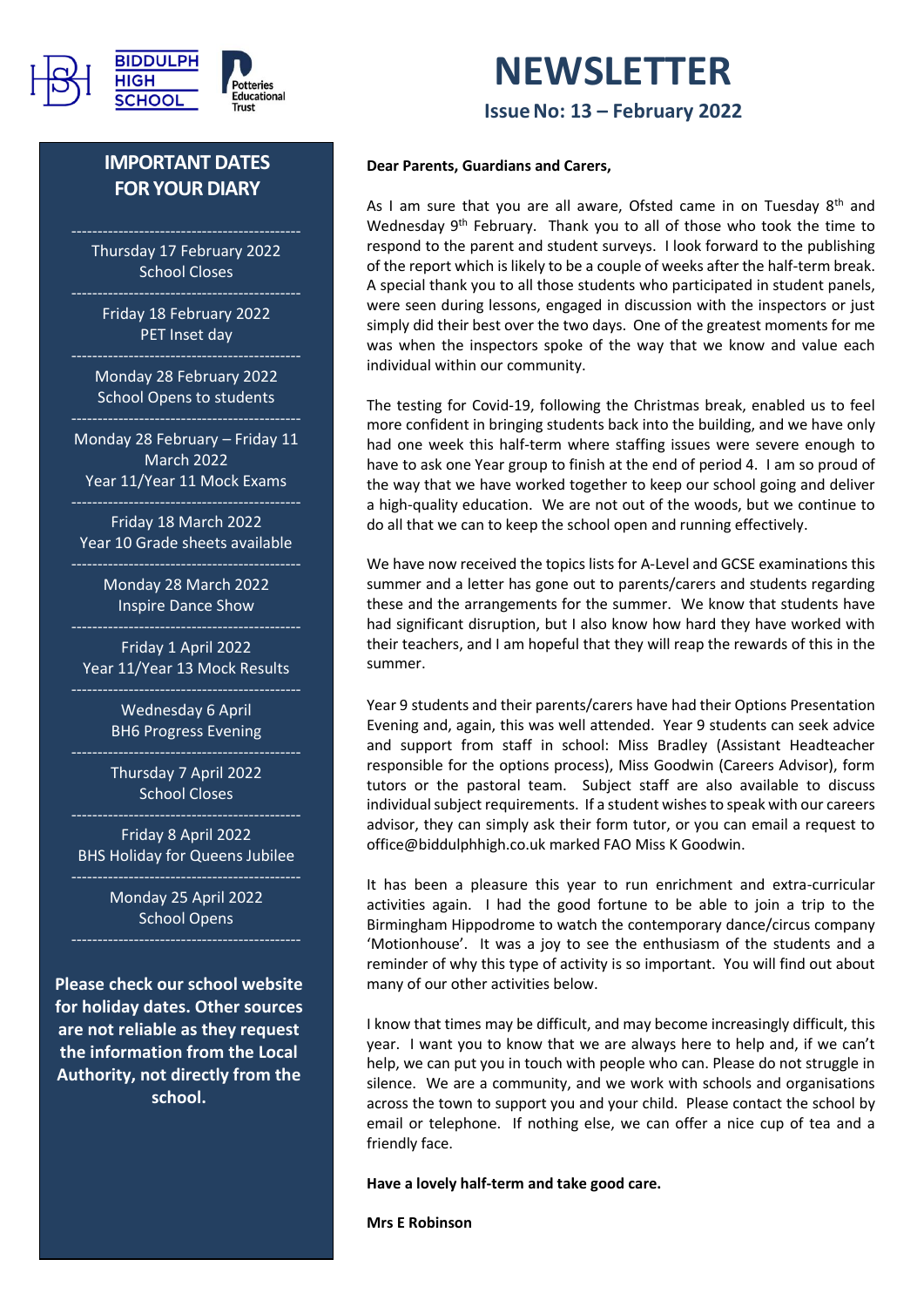#### **YEAR 9**

#### **ENRICHMENT AFTERNOON**

Well done to Year 9 for handling the Relationships and Sex Education topics covered on Enrichment Day with maturity. The Year 9 Progress Tutor Team were very impressed by the level of sophistication demonstrated in your discussions; keep up the good work!

## **YEAR 10**

#### **ENRICHMENT AFTERNOON**

Year 10 Students spent the afternoon looking at the ethical and religious considerations surrounding organ donation, as well as ethical consumerism with a focus on child labour and exploitation. We have been very impressed with the mature way in which they handled these serious topics.

### **YEAR 11**

#### **ENRICHMENT AFTERNOON**

Year 11 spent their Enrichment afternoon covering Relationships and Sex Education. We were greatly impressed with the mature manner in which they handled these important discussions.

#### **YEAR 9 OPTIONS**

Year 9 students are currently in the process of selecting their Key Stage 4 Options. The deadline for completion of this is Tuesday  $1<sup>st</sup>$  March 12.00pm. Students will then only be contacted if we are unable to give them their first choices. At this stage we will look at their reserve choice. If anybody has any issues with the option software please email bradley@biddulphhigh.co.uk and I will be pleased to assist you.

### **YEAR 11 APPLICATIONS**

We are extremely pleased to see such a large number of students who have applied to join us in BH6. We are looking forward to seeing you again and supporting you in September.

## **HONOURS PROGRAMME**

Mrs Homer's honours programme has been very successful this half-term. Upcoming speakers from Staffordshire University will be speaking on a variety of topics such as Psychology, Biomedical Sciences and being a Paramedic.

### **MUSIC**

Congratulations to Emily Sanderson on achieving a Distinction in her Grade 8 Singing. She intends to study Performing Arts next year and has received offers from Goldsmiths, Wolverhampton University and York St. John.

#### **THE ADA LOVELACE AWARD**



## **P.E**

Congratulations to Ryan Roberts in Year 11 who has been selected for the ECB England Indoor Cricket Team. The team will travel to Dubai at the end of March for a 6-day tour. The team will be playing against international squads from South Africa and the United Arab Emirates. This is a fantastic achievement and one that Ryan should be immensely proud of.

#### **SCHOOL DOG**

Bertha always has a fabulous time with our students and they really appreciate a visit from her with her busy schedule! She is a very clever and well behaved dog.

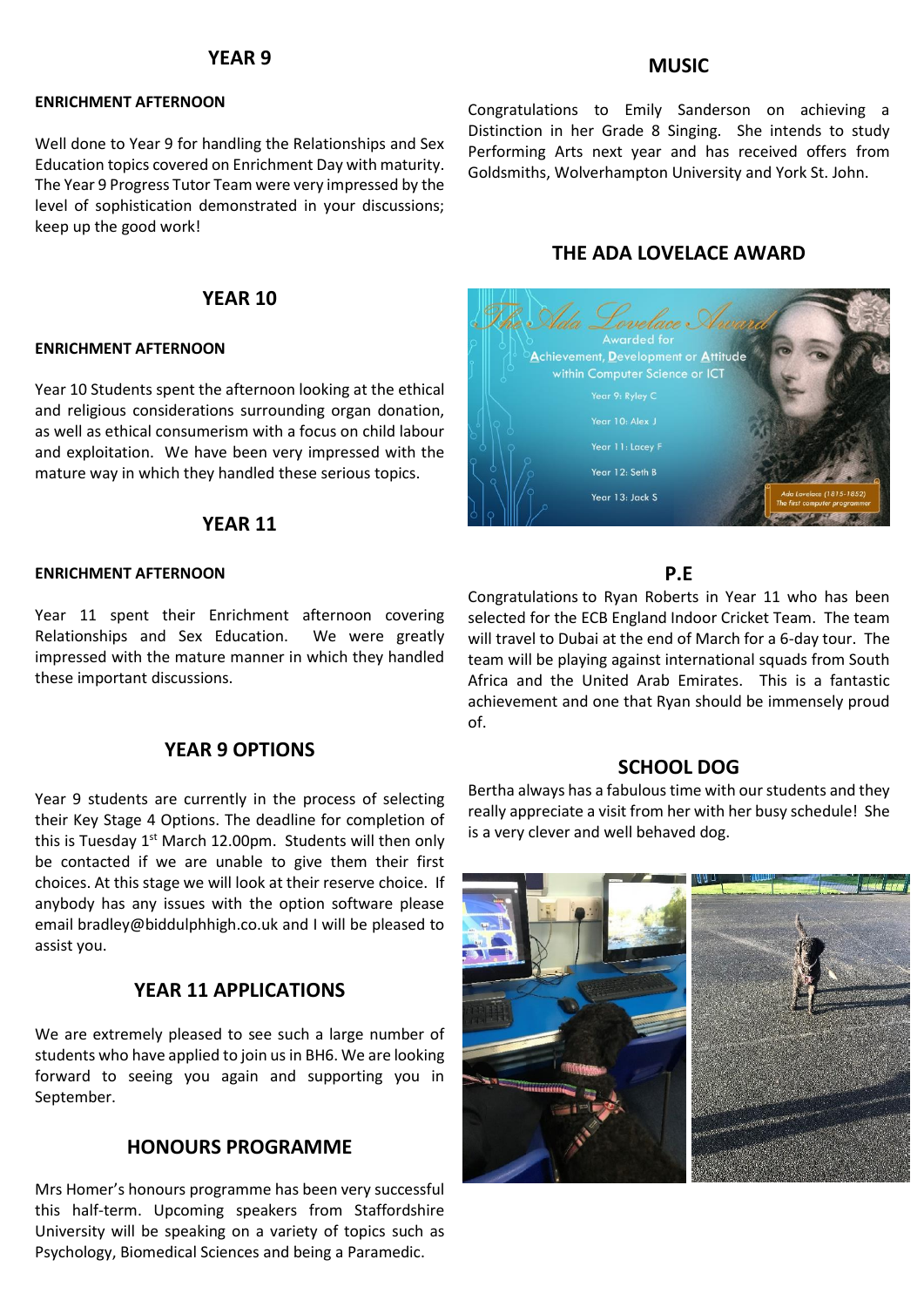# **A MUSICAL INVITATION TO ALL PUPILS**

Dear Parents/Carers of Young Musicians and Singers,

I'm Mr Hollingshurst, the Centre Manager for the Moorlands Music Centre. I'm writing to invite your child to join one or more of our FREE music groups/bands.

For beginners and younger musicians (from Year 3 and above), we currently run STRINGSTERS (our Training String Orchestra for any violin, viola, cello and bass players) and the Training Wind Band (for all wind and brass instruments and drummers). Both groups are perfect for young beginner musicians. For all those who love to sing (Y3 and older) we also have our Centre Choir.

Membership of all our groups is completely FREE. We meet once or twice a month on Saturday mornings, at Blythe Bridge High School, ST11 9PW. Rehearsals for the instrumental groups are from 9.30am-11.30am, with the choir following from 11.30am-12.15pm... instrumentalists are very welcome to stay on for choir and noninstrumentalists are welcome to join the choir too of course! All groups are led by very experienced instrumental/vocal teachers. Once pupils have played with us for a while, it is also possible for all our musicians to progress to our senior level groups. We usually hold two concerts a year, and occasionally perform at other local events when we are invited to.

In order to join, pupils will need to bring their instrument, but we do have some available to loan too. During the morning rehearsals we have a Tuck Shop break, so pupils might like to bring a small amount of money to spend (snack prices range from 20p to £1). Parents/carers then collect their children at the end of the rehearsal, at 11.30am. (or 12.15pm if they are in the choir).

Music-making is such a social activity – Moorlands Music Centre gives your child the chance to meet and perform with other like-minded young musicians from across North Staffordshire, in an inclusive and nurturing environment, but one which seeks and achieves high quality musical outcomes for all pupils and groups. Put simply, playing music with others is not only a great way to become a better musician, it's also much more fun!

I really hope to see your child soon at Moorlands Music Centre, our next rehearsal will be on Saturday 5<sup>th</sup> March. If you have any questions about the Centre or our rehearsals, please don't hesitate to contact me via email (contact details below) or see the attached music centre information leaflet.

Kind regards

#### **Dan Hollingshurst**

Centre Manager – Moorlands Music Centre Entrust Music Service Staffordshire The Music Partnership

Riverway Centre, Riverway Stafford, ST16 3TH

E: [dan.hollingshurst@entrust-music.co.uk](mailto:dan.hollingshurst@entrust-music.co.uk) [dan.hollingshurst@entrust-ed.co.uk](mailto:dan.hollingshurst@entrust-ed.co.uk)

[www.entrust-ed.co.uk](http://www.entrust-ed.co.uk/) | [www.themusicpartnership.org.uk](http://www.themusicpartnership.org.uk/)





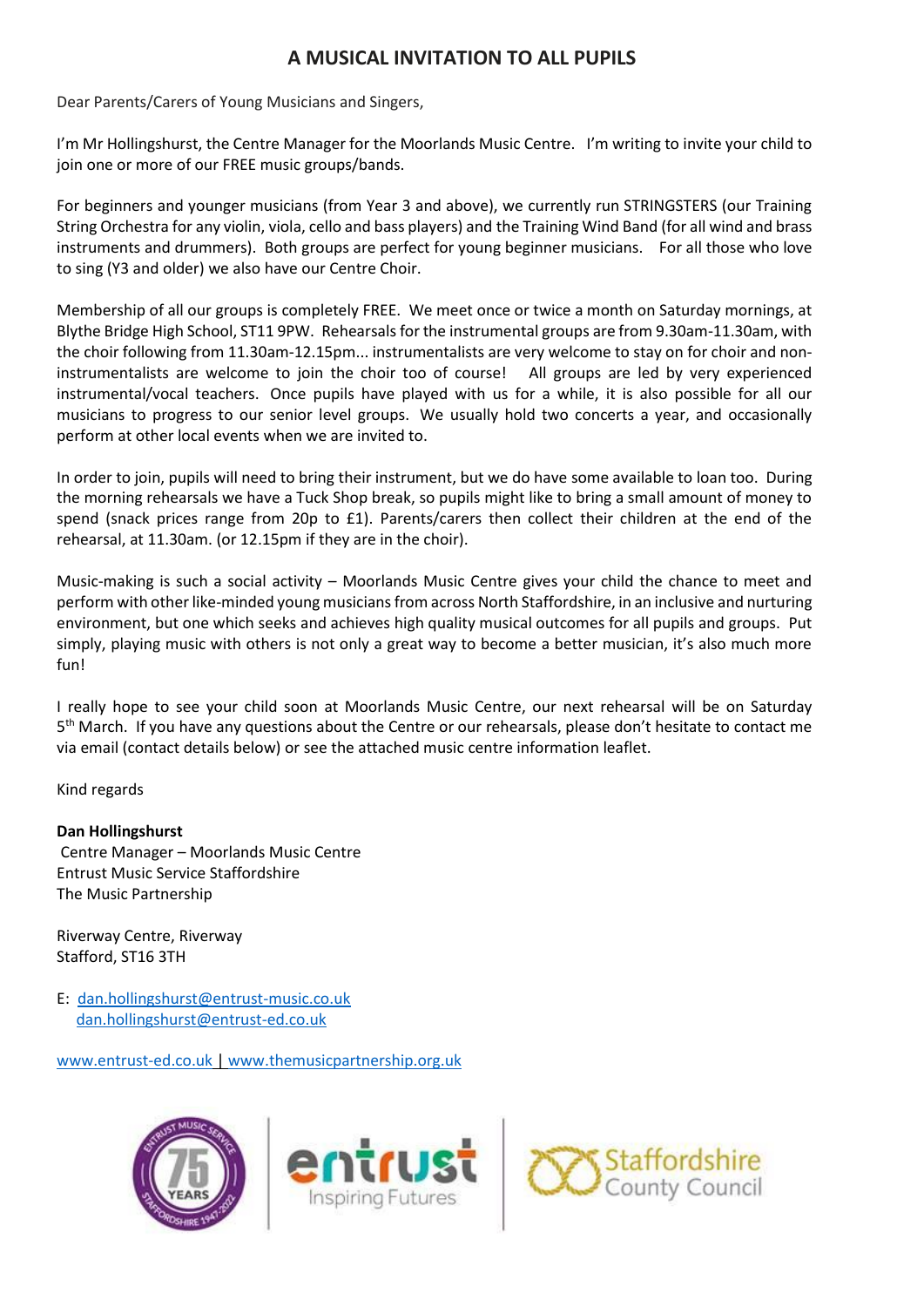# **HEADTEACHERS' AWARD**

Every week we present a student in the Sixth Form and a student in lower school with the Headteacher's Award, to recognise their contribution towards our vision and values. All students who have been nominated have their names read out and, in lower school, receive 10 house points. All winners receive a certificate, small prize and, in lower school, 25 house points.

#### **LOWER SCHOOL WINNERS THIS HALF TERM**:

- Leo Martin
- Mackenzie Clifford
- Holly Wilshaw
- Lucy Eardley
- Kara Black
- Daniel Hilditch
- Lilly Allen
- Eve Ecclestone

#### **SIXTH FORM WINNERS THIS HALF TERM:**

- Charlie Meir
- Elise Fowell
- Liam Whitehurst
- Ross Davies
- Cameron Barkess



# **HOUSE AND REWARDS**

Students continue to be rewarded for 'Doing the Right Thing, Being Excellent, Being Exemplary or Going Above and Beyond'. The early lunch passes are proving very popular with many students being able to beat the rush to lunch first. The top earners for House Points currently are:

- Year 9 Maisy Cotterell
- Year 10 Lucy Berry
- $\bullet$  Year 11 Honey Finley
- Year 12 Connor Perkins
- Year 13 Tyler Brown

#### **OVERALL THE CURRENT STANDINGS ARE:**

| <b>Total House Points this School Year</b><br>From 29/08/2021 until 15/02/2022 08:38 |                           |                           |                    |  |
|--------------------------------------------------------------------------------------|---------------------------|---------------------------|--------------------|--|
| YOQ351/S                                                                             | ercules                   | <b>Drion</b>              |                    |  |
| House of the Loyal                                                                   | House of the Braye        | House of the Sharp        |                    |  |
| <b>Total House Points</b>                                                            | <b>Total House Points</b> | <b>Total House Points</b> | Intal House Points |  |
| 1st                                                                                  | 2nd                       | 3rd                       | $\varDelta$ th     |  |
| 31,158                                                                               | 29,101                    | 29.092                    | 28,354             |  |